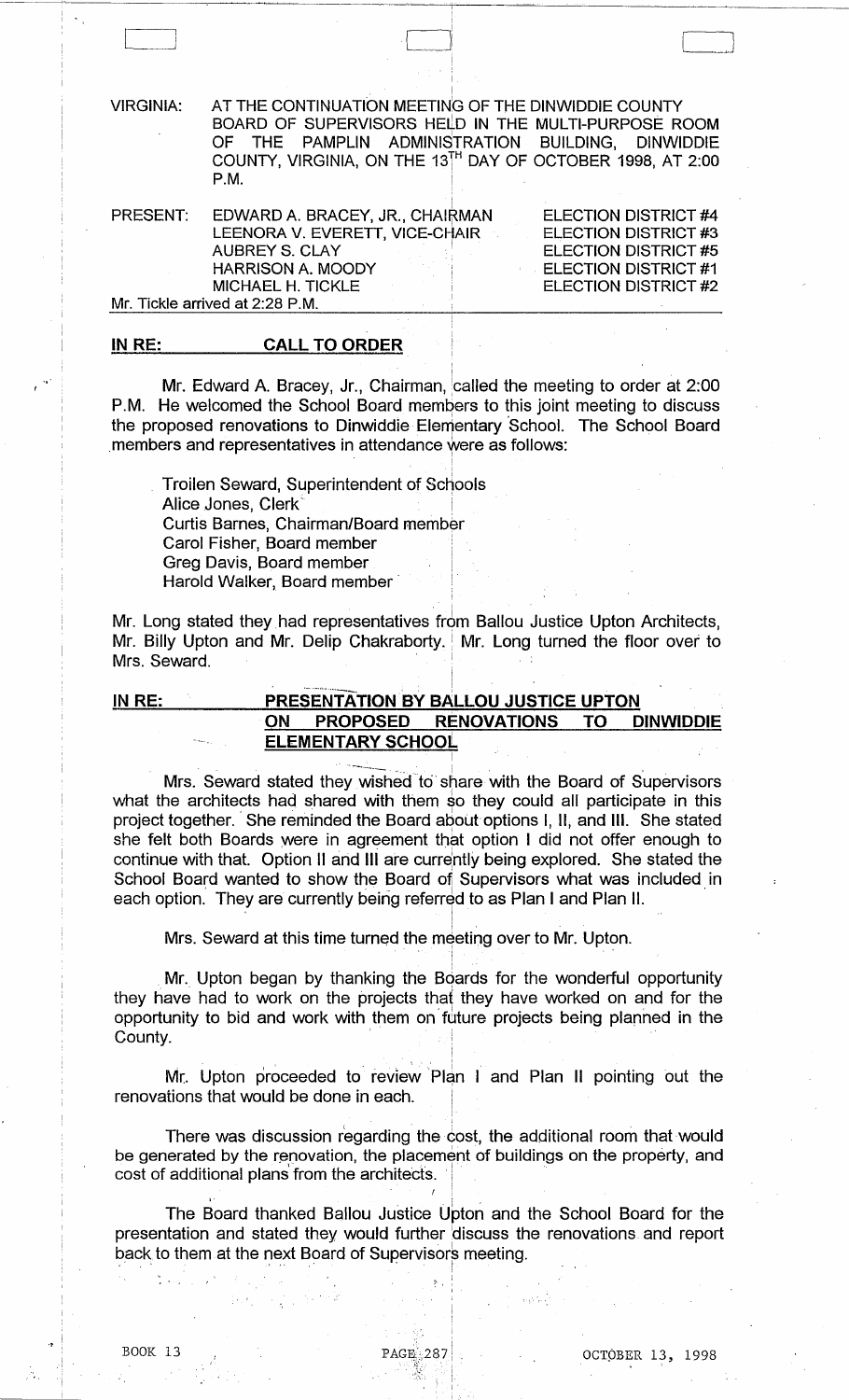### IN RE: RECESS

,.'

The joint meeting was adjourned at 2:25 P.M. and Mr. Bracey called for a short recess.

Mr. Bracey called the meeting back to order at 3:40 P.M.

# IN RE: DISCUSSION REGARDING DINWIDDIE ELEMENTARY SCHOOL RENOVATIONS

There was discussion among the Board regarding the re-prioritizing projects to provide the funds to proceed with the renovations to Dinwiddie Elementary School. It was decided that space was of the utmost importance and that Plan II, with the second floor added, will cost more but would be the most cost effective in the long run. There was discussion regarding the additional costs for debt service if they chose Plan I or Plan II and what costs might be incurred if additional renovation/additions were made at this time. The cost could be increased from \$3,500,000.00 to \$6,000,000.00.

It was decided to proceed with Plan II with a ceiling price of \$6,000,000.00.

Mr. Bracey instructed Mrs. Ralph to inform Mrs. Seward of the ceiling price of 6 million in order that Ballou Justice Upton can move forward on the plans for the project.

## IN RE: EXECUTIVE SESSION

Upon motion of Mr. Tickle, seconded by Mr. Clay, Mr. Moody, Mr. Clay, Mr. Tickle, Mrs. Everett, Mr. Bracey voting "aye" pursuant to the Virginia Freedom of Information Act, Section 2.1-344 (A) 7 - Consultation with legal counsel (Current Litigation); the Board moved into Executive Session at 3:45 P.M.

# IN RE: RETURN TO OPEN SESSION

A vote having been made and approved the meeting reconvened into Open Session at 3:50 P.M.

## IN RE: CERTIFICATION

Upon motion of Mr. Moody, seconded by Mrs. Everett, Mr. Moody, Mr. Clay, Mr. Tickle, Mrs. Everett, Mr. Bracey voting "aye" , the following resolution was adopted:

WHEREAS, the Board of Supervisors of Dinwiddie County convened an executive meeting on this date pursuant to an affirmative recorded vote and in accordance with the provisions of the Virginia Freedom of Information Act; and

WHEREAS, Section 2.1-344.1 of the Code of Virginia requires a certification by the Board of Supervisors of Dinwiddie County, that such Executive meeting was conducted in conformity with Virginia law;

NOW THEREFORE BE IT RESOLVED that the Board of Supervisors of Dinwiddie County, Virginia, hereby certifies that, to the best of each member's knowledge, (1) only public business matters lawfully exempted from open meeting requirements by Virginia law were discussed in the executive meeting to which this certification resolution applies; and (2) only such public business matters as were identified in the motion convening the executive meeting were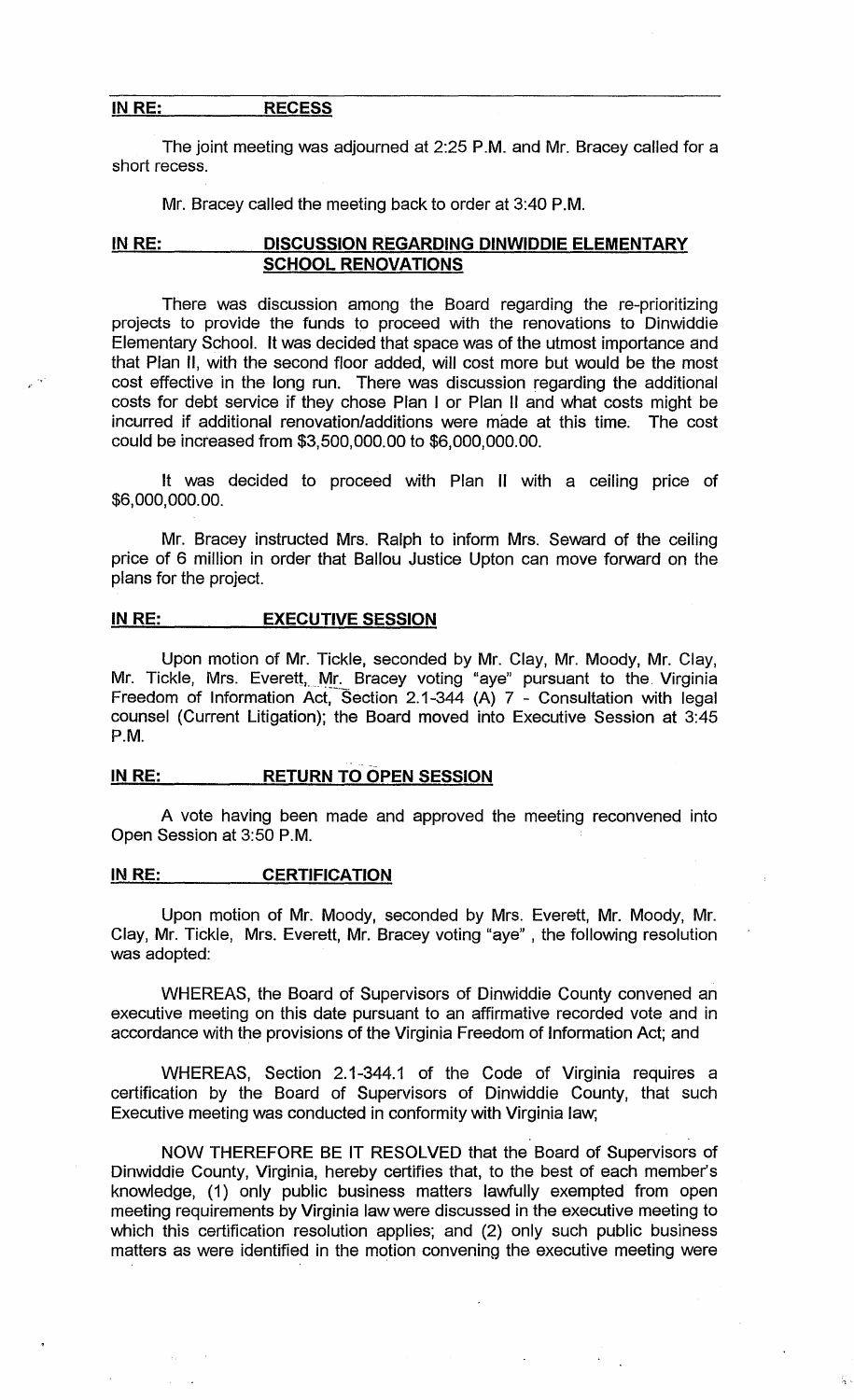i heard, discussed or considered by the Board of Supervisors of Dinwiddie County, Virginia.

# IN RE: COURTHOUSE CONSTRUCTION - CHANGE ORDERS

 $e^{3.5\cdot \frac{1}{100}}$ 

Mr. Long stated Mr. Faison had change orders number 64, 77, 81, and 76 which he needed approval to sign. Mr. Long stated what we showed for the total was \$28,178.00 but Mr. Faison said to subtract \$9,000.00 because currently you have a minimum of \$8,000.00 coming off of that on one credit he is working on. This makes the total \$19,178.00.

Mr. Bracey stated at  $$19,178$  we are still holding money for -

Mr. Long stated the \$75,000.00 for Gulf Seaboard 's retainage.

! Mr. Bracey stated then you need approval for this. '!.

es the total \$19,178.0<br>
Ses the total \$19,178.0<br>
Ses the total \$19,178.0<br>
Ses tated the \$75<br>
Ses tated then<br>
Ses then the Stated then<br>
Sensing Mr. Clarence Mr. Clarence Mr. Clarence Upon motion of Mr. Clay, seconded by Mrs. Everett, Mr. Moody,. Mr. Clay, Mr. Tickle, Mrs. Everett, Mr. Bracey voting "aye",

! BE IT RESOLVED by the Board of Supervisors of Dinwiddie County, Virginia that authorization is granted to the County Administrator to sign change orders submitted by Hening-Vest-Covey Architectural Corporation on behalf of Gulf Seaboard General Contractors, Inc., for the Dinwiddie County Courthouse project as follows: Change orders number 64 in the amount of \$25,164.00; number  $77$  in the amount of \$886.00; number  $81$  in the amount of \$1,760.00; and number 76 in the amount of \$198.00. submitted by Hening-Vest-Covey Architectural Corporation on behalf of<br>
eaboard General Contractors, Inc., for the Dinwiddie County Courthouse<br>
as follows: Change orders number 64 in the amount of \$25,164.00;<br>
r 77 in the a

#### IN RE: **DINWIDDIE ELEMENTARY SCHOOL RENOVATIONS**

Clay, Mr. Tickle, Mrs. Everett, Mr. Bracey voting "aye", . .

i

BE IT RESOLVED by the Board of Supervisors of Dinwiddie County, Virginia that authorization is granted for Administration to move forward in working with the School Board and the architect on the design for Plan II for the renovations to Dinwiddie Elementary School:

I

#### I IN RE: FIRE/EMS SITES -- VISITATION

i Mr. Faison stated he, along with Mr. David M. Jolly, Director of Public Safety, would be visiting the two (2) proposed sites for the Fire/EMS building with Ballou Justice Upton on Monday, October 19, 1998 at 8:00 A.M. to begin negotiations. He invited the Board members to join the meeting. :

#### i IN RE: , CRATER YOUTH CARE COMMISSION - TOUR/OPEN HOUSE INVITATION

Mr. Long stated he wanted to tell the Board they would be or should have received an invitation to the Crater Youth Care Commission regarding a tour/open house of that facility on Monday, October 19, 1998 from 4:00 P.M. until 6:00 P.M. Mr. Long encouraged the Board members to attend because some changes are coming within the next few years.

#### RE: ADJOURNMENT

i Upon motion of Mr. Moody, seconded by Mr. Tickle, Mr. Moody, Mr. Clay, Mr. Tickle, Mrs. Everett, Mr. Bracey voting "aye", the meeting adjourned at 4:00 P.M. **P.M.'**  $\blacksquare$ 

• ., I

 $\cdots$